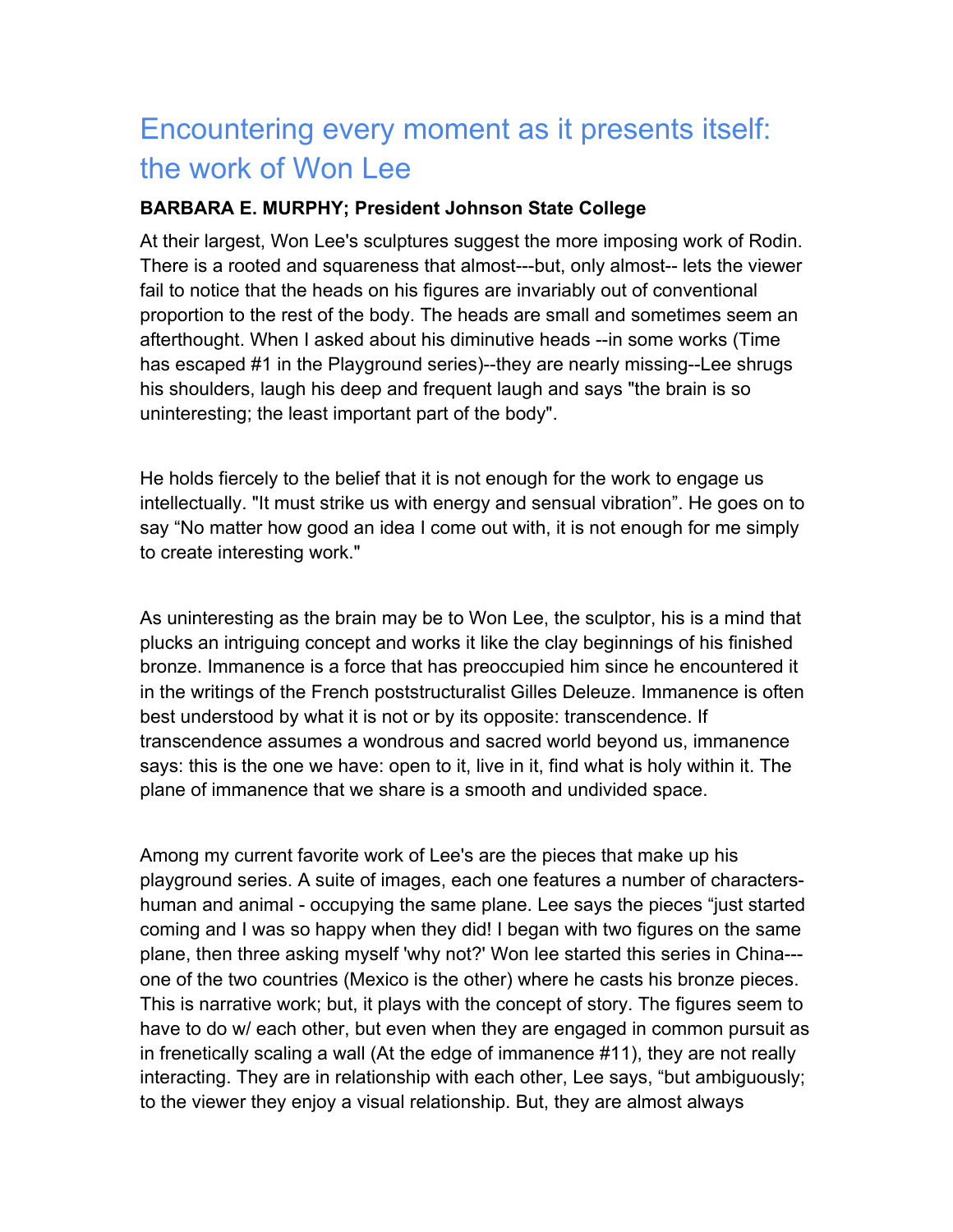unaware of each other." It is this tension, this visible but unaware quality that animates the series project for the artist. "If I do anything intentionally, it would not be that interesting."

The effect is a curious one. The series invites a deep and prolonged gaze; and the viewer while not invited to participate in the action cannot help but be attracted to it. It is as if the scene froze just as something were about to happen. We yearn to enter this animated world of long-limbed agile creatures curiously and ambiguously sharing its surface.

Won Lee is an artist who wants more than anything to "take in the world as it is," to come to his work as an artist fresh, "with no preconceived ideas. " He describes the position he wants to occupy as one of being ungrounded, free from the work he was seeing or making yesterday, nothing before him but what is immediately in front of him.

I ask what it is like to go forward each day as if there is no past. He acknowledges that it is unsettling on the first day of a new series. But, he has learned to be still, to ask with curiosity - and some anxiety-whether the images will come.

Invariably, he says, "and very luckily, something always strikes." I noticed how often Won Lee talks about his good luck. Like so many people deeply committed to their art, he considers luck that which he has earned through steady attention over a long time, faith in the process, an astonishing command of his materials, and a habit of showing up to his work over and over again with curiosity and a belief in its possibilities.

Green Mountains Review \* is pleased to feature Korean-Canadian sculptor Won lee as its cover artist for the upcoming Fall 2013 issue. In addition to his cover art, we are pleased to feature an inset of several pages of images of Lee's recent work.

\*Green Mountains Review, housed at Johnson State College in Vermont, is a biannual, award-winning literary magazine publishing poetry, fiction, creative nonfiction, literary essays, interviews, art, and book reviews by both well-known writers and promising newcomers. For the past quarter-century GMR has